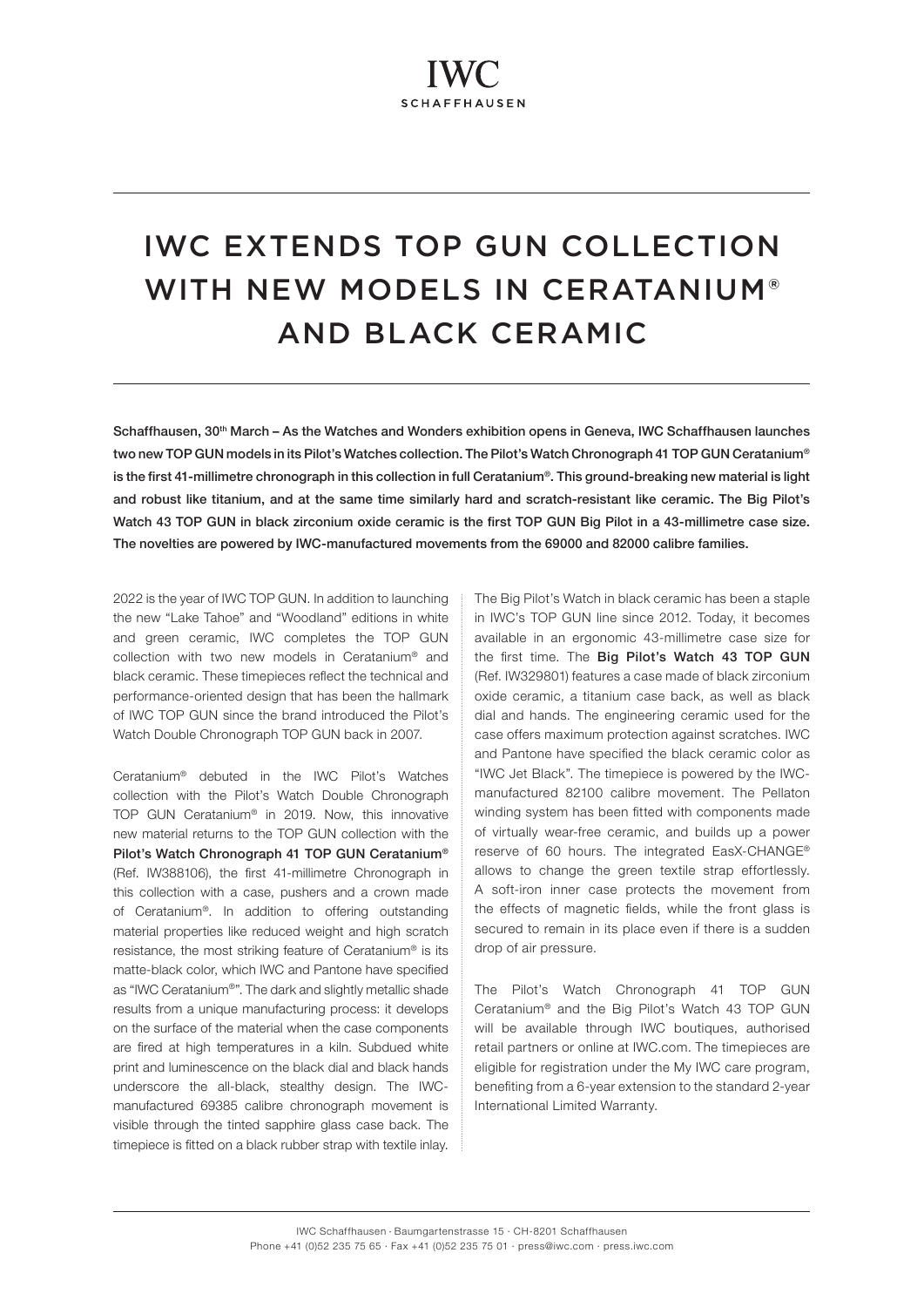# PILOT'S WATCH CHRONOGRAPH 41 TOP GUN CERATANIUM®

REF. IW388106

### FEATURES

Mechanical movement – Chronograph function for hours, minutes and seconds – Date and day display – Small hacking seconds – Screw-in crown – Glass secured against displacement by drops in air pressure – See-through sapphire glass back

#### MOVEMENT

IWC-manufactured calibre 69385 Frequency 28,800 vph / 4 Hz Jewels 33 Power reserve 46 h Winding **Automatic** 

### **WATCH**

| <b>Materials</b> | Ceratanium <sup>®</sup> case, pushers and crown, black dial, black hands,      |
|------------------|--------------------------------------------------------------------------------|
|                  | black rubber strap with textile inlay and a Ceratanium <sup>®</sup> pin buckle |
| Glass            | Sapphire, convex, antireflective coating on both sides                         |
| Water-resistant  | 10 bar                                                                         |
| Diameter         | 41.1 mm                                                                        |
| Height           | $14.5$ mm                                                                      |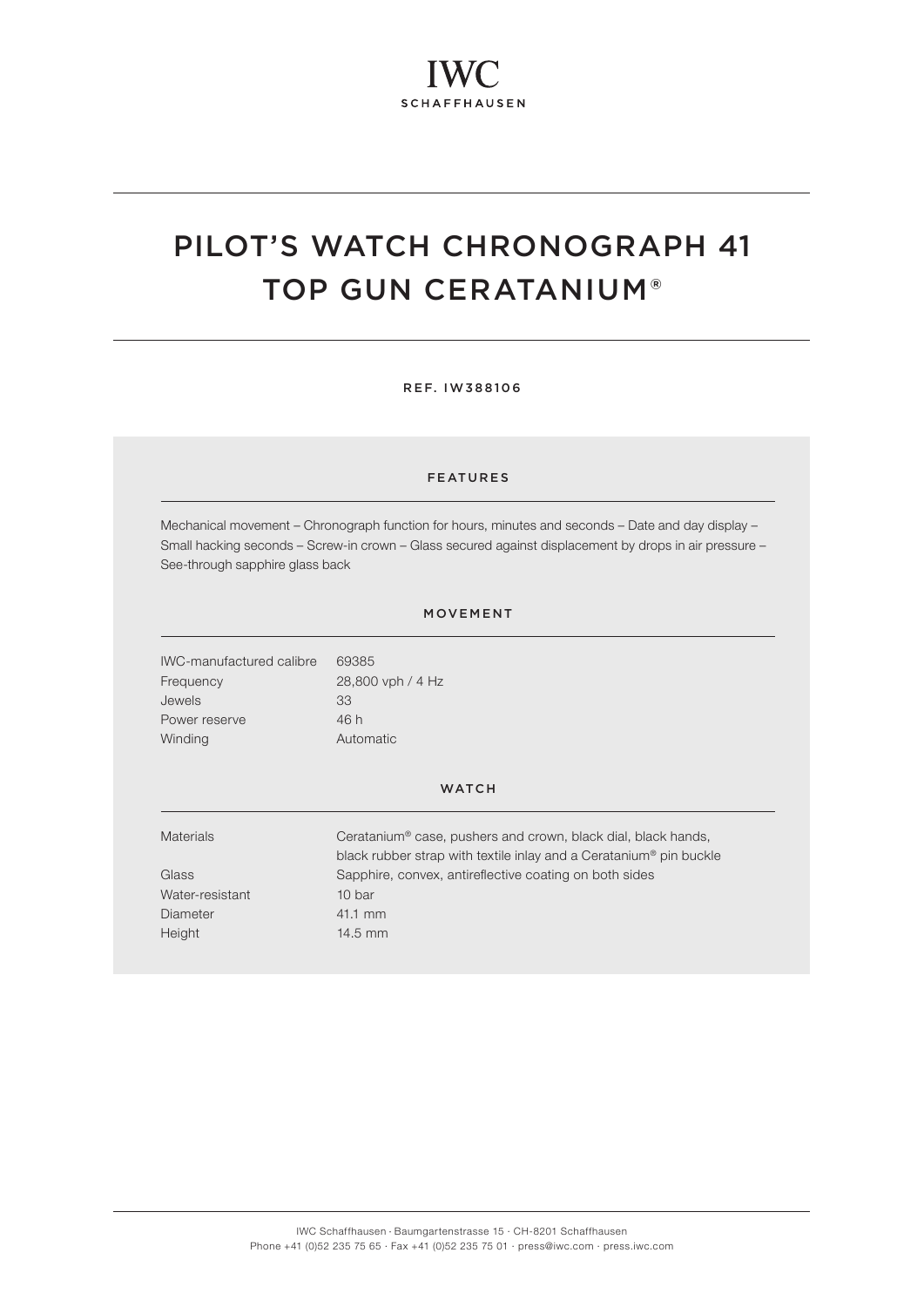# BIG PILOT'S WATCH 43 TOP GUN

REF. IW329801

## FEATURES

Mechanical movement – Pellaton automatic winding system – Central hacking seconds – Screw-in crown – Glass secured against displacement by drops in air pressure – Soft-iron inner case for magnetic field protection

### MOVEMENT

IWC-manufactured calibre 82100 Frequency 28,800 vph / 4 Hz Jewels 22 Power reserve 60 h Winding **Automatic** 

#### **WATCH**

Water-resistant 10 bar Diameter 43.8 mm Height 13.9 mm

Materials Ceramic case, titanium crown, titanium case back, black dial, black hands, green textile strap with folding clasp Glass Sapphire, convex, antireflective coating on both sides